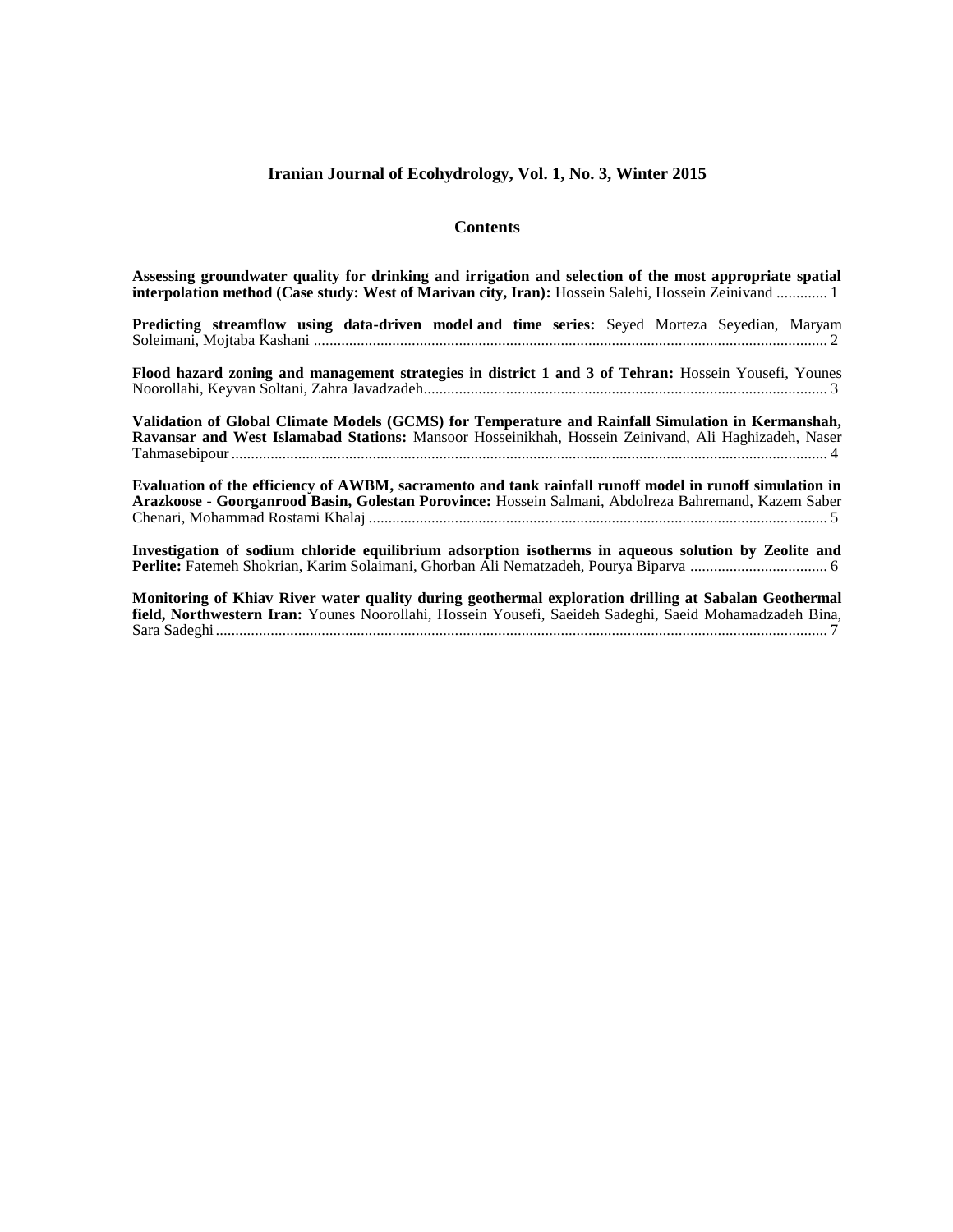# **Assessing groundwater quality for drinking and irrigation and selection of the most appropriate spatial interpolation method (Case study: West of Marivan city, Iran)**

### **Hossein Salehi, Hossein Zeinivand\***

#### **Department of Range and Watershed Management Engineering, Lorestan University, Lorestan, Iran. Received: 4 December 2014 Accepted: 9 February 2015**

#### **Abstract**

Groundwater quality assessment and selection of appropriate methods of zoning depends on the region conditions, and the data availability. The correct choice of interpolation is a key milestone and a major step forward in the management of groundwater resources. The aim of this study was to evaluate the quality of groundwater for drinking and irrigation purposes in the west of Marivan city, Iran. For this purpose, data from 1985 to 2011, and the parameters of salinity, chlorine, concentration of dissolved substances, sulfate, water hardness, sodium, sodium adsorption ratio were used. Analysis of variance (ANOVA) and the LDS test was used to compare treatments and the differences between various stations respectively. For determining the most appropriate location and zoning methods for the above parameters, geographical information system (GIS) was used. For this purpose, a geostatistics method of simple Kriging, and deterministic techniques such as inverse distance weighting, radial basis function, local estimator and general estimators were applied to annual and seasonal data. The results showed that the quality of water in the area is appropriate and acceptable for drinking. Also for the irrigation, most of the study area is located within an acceptable range. Different criteria such as the root mean squared error (RMSE), mean absolute error (MAE) and coefficient of determination (R2) were used to evaluate spatial interpolation results. Based on these criteria, among the different methods of interpolation techniques, the local estimator for estimating the parameters of sulfate, soluble solids concentration and salinity, the radial basis function for estimating parameters of sodium and sodium absorption ratio, and the general estimator method for chlorine at annual scale were the most appropriate methods.

### **Keywords: Drinking and irrigation, Groundwater quality, Interpolation, Marivan, Zoning.**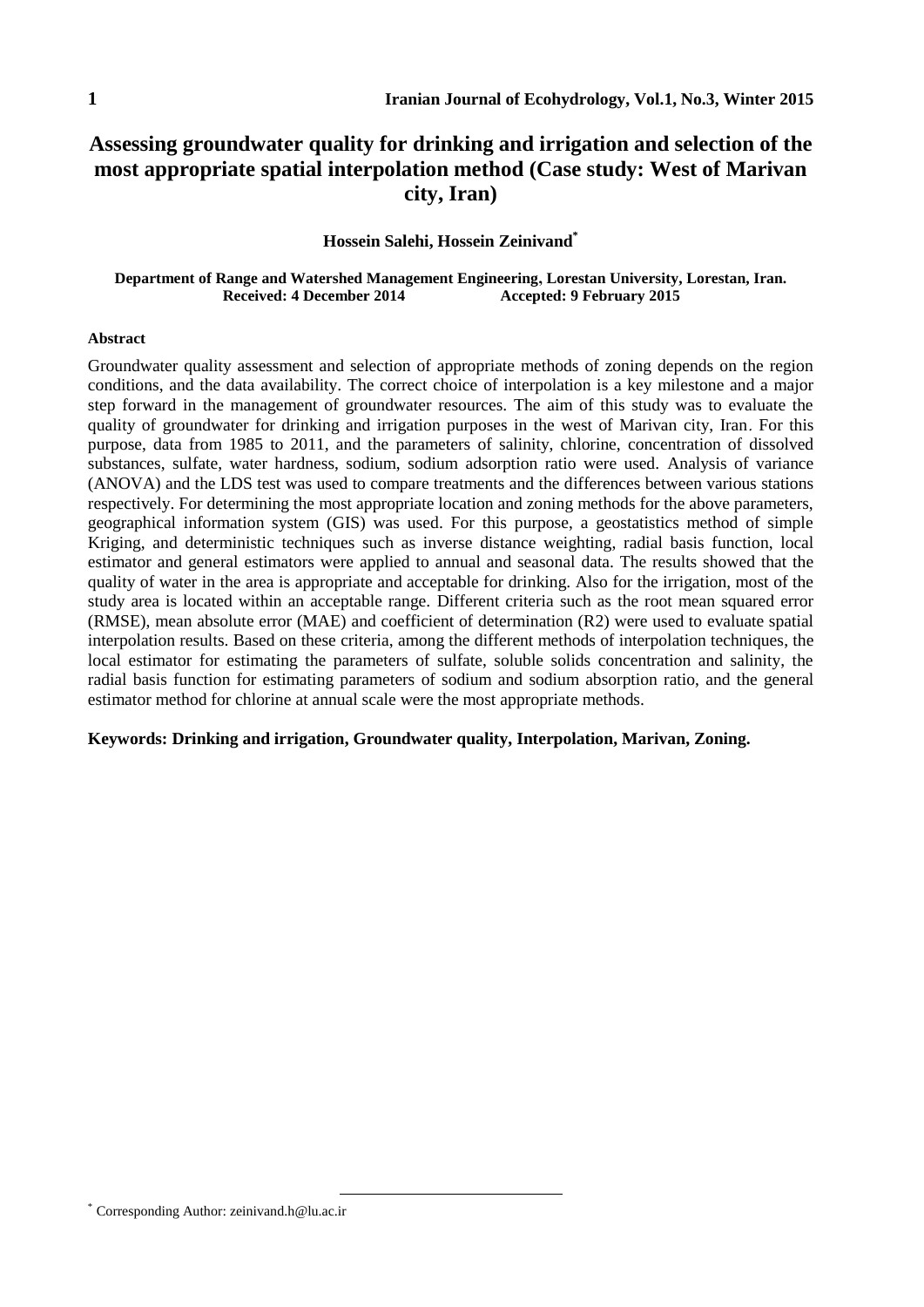# **Predicting streamflow using data-driven model and time series**

**Seyed Morteza Seyedian<sup>1</sup> , Maryam Soleimani<sup>2</sup> , Mojtaba Kashani<sup>3</sup>**

**1. Faculty of agriculture, University of Gonbad-Kavous, Gonbad-Kavous, Iran 2. Master student in watershed management, Amol University, Iran 3. Faculty of sciences, University of Gonbad-Kavous, Gonbad-Kavous, Iran Received: 16 December 2014 Accepted: 11 February 2015**

#### **Abstarct**

Accurate forecasting of streamflows has been one of the most important issues playing a key role in allotment of water resources. River flow simulations to determine the future river flows are important and practical. Given the importance of flow in the coming years, in this research three stations were simulated in 2002-2011: Haji Qooshan, Ghare Shoor and Tamar in Gorganrood Cachment. To simulate river flow, time series (Auto Regression) and data driven based on support vector machine (SVM) was used for both monthly and weekly. The results showed that both methods in Tamar have low precision and Haji Qooshan station have good precision in monthly simulation. SVM increase 0.29 coefficient determination and decreases 0.35 RMSE error in Ghare Shoor station and perform more accurate than time series. Both methods simulate weekly discharge in low precision in Tamar and Ghare Shoor. Coefficient determination of time series is 0.91 and SVM is 0.86 in weekly simulation. DDR statistics show that the SVM has greater precision than time series in monthly simulation and equal precision in weekly simulation in Haji Qooshan station. The results of this study show that the SVM method is more accurate than time series in monthly and weekly simulation. The accuracy of both methods is on monthly basis rather than weekly. The accuracy of both methods is greater on monthly rather than weekly.

#### **Keywords: Data mining, Gorganrood, River flow, Support vector machine, Time series.**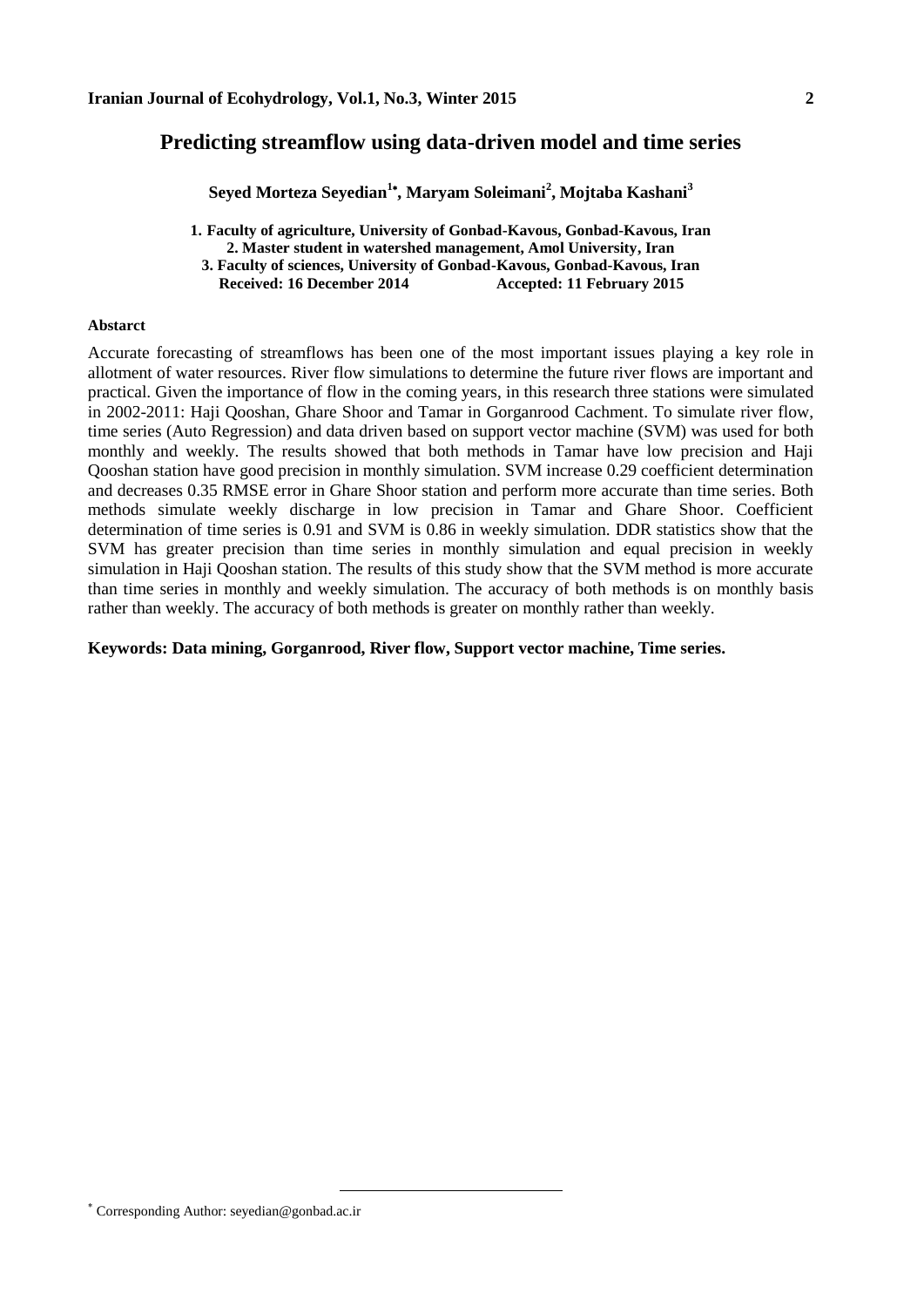# **Flood hazard zoning and management strategies in district 1 and 3 of Tehran**

**Hossein Yousefi, Younes Noorollahi , Keyvan Soltani, Zahra Javadzadeh**

**Faculty of New Sciences and Technologies, University of Tehran, Iran Received: 5 December 2014 Accepted: 19 February 2015**

#### **Abstract**

The aim of this study is to assess effective factors in flooding and determine vulnerable areas in first and third Tehran Municipality areas, therefore suggest the proper management ways to avoid this disaster. Flooding disaster could have serious financial and fatal casualties, especially in urban areas. To reduce damages and hurts of flooding in these areas, hydrological, topographical, human features and … were used as separated layers in GIS and they were prioritized with a method like AHP. As the results areas with risks of flooding were determined. In this study the areas with high risks and low risks were recognized. Studying area was classified into five different classes and their areas were calculated. The very high risk area occurs in 16.21  $km^2$  and respectively 19.11, 17.06, 9.67 and 1.84  $km^2$  of areas were classified as high, medium, low and very low risks areas. By using this information, there could be proper plans and strategies to control floods and even utilizing flood water.

**Keywords: AHP method, Flood management, GIS, Tehran municipality, Urban flood.**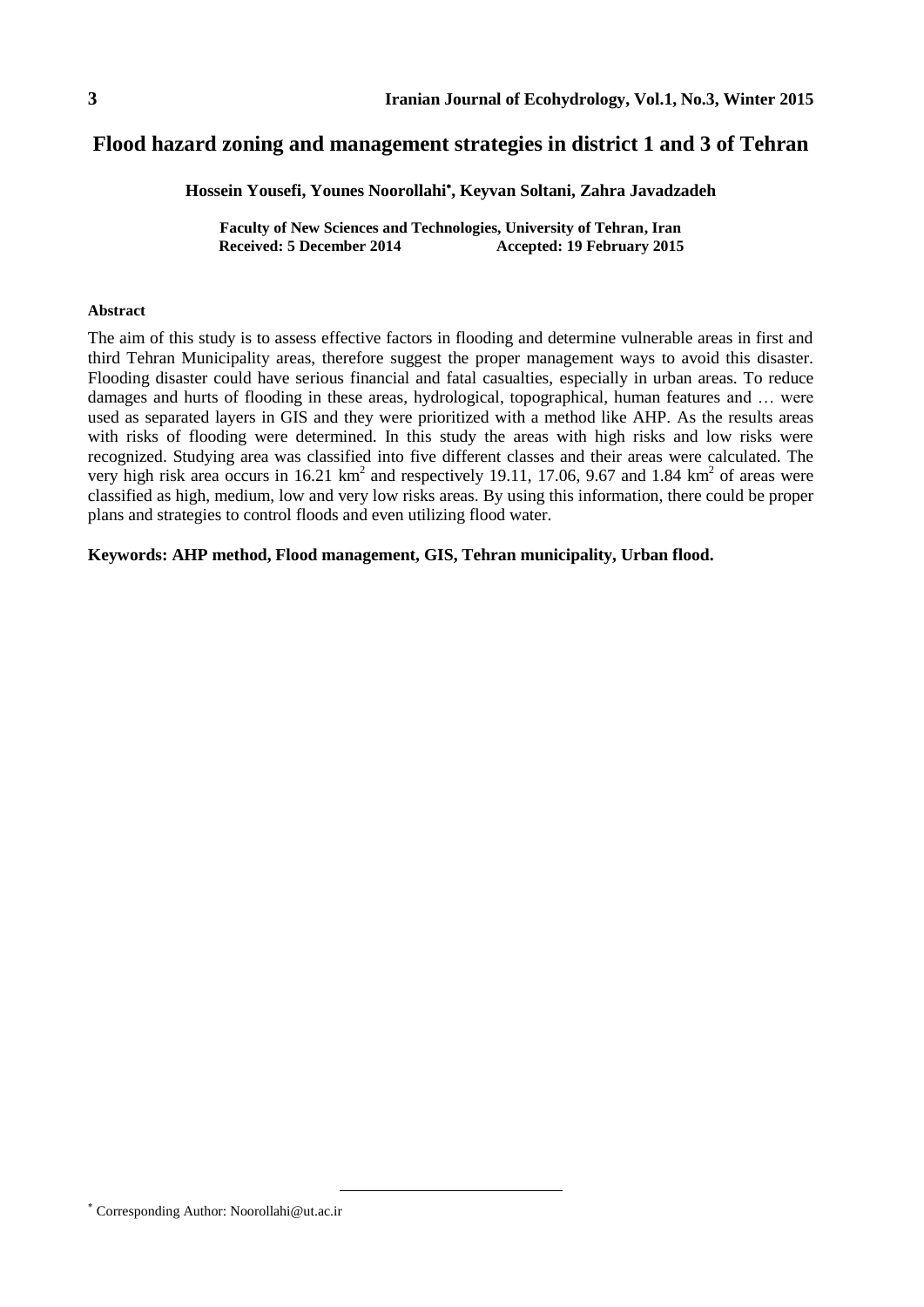# **Validation of Global Climate Models (GCMS) for Temperature and Rainfall Simulation in Kermanshah, Ravansar and West Islamabad Stations**

### **Mansoor Hosseinikhah, Hossein Zeinivand , Ali Haghizadeh, Naser Tahmasebipour**

**Watershed Management and Engineering, Department of Range and Watershed Management Engineering, Lorestan University, Lorestan, Iran Received: 6 January 2015 Accepted: 26 February 2015**

#### **Abstract**

The objective of this study was to evaluate the ability of ten GCMs and three Emission Scenarios to reproduce the rainfall and temperature parameters in Kermanshah, Ravansar and West Islamabad stations located inside Qaresou basin in Iran using the average weighting method, over 1989-2008 period. At first, the models output and the scenarios were provided for this period. Then, the models validation was carried out using Mean Absolute Error (MAE), Root Mean Square Error (RMSE), Bias, and Nash – Sutcliffe criteria. Moreover, the models and scenarios uncertainty analysis was assessed by the weighting method. Based on these criteria, HADGEM1 and BCM2 had the best efficiency in Kermanshah station for mean temperature and rainfall simulation respectively. For Ravansar station the best models were ECHO-G and HADCM3, while for the West Islamabad was ECHO-G. The overall results of this analysis showed that the best applied GCMs and emission scenarios for simulation of temperature and rainfall in the study area are ECHO-G (A2) and HADCM3 (A1B), respectively.

### **Keywords: AOGCM, Climate change, Qare-Sou, SRES, Uncertainty.**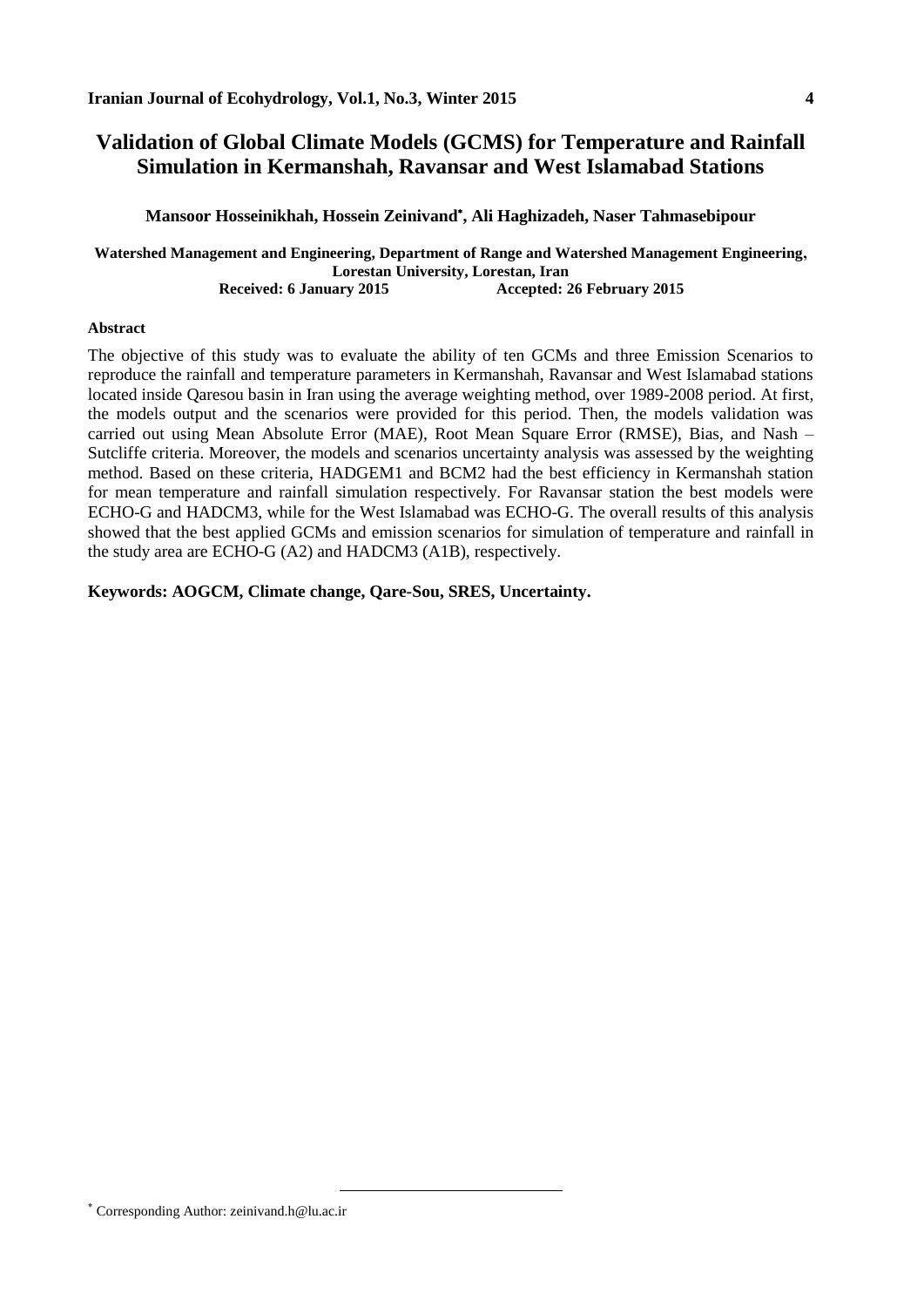# **Evaluation of the efficiency of AWBM, sacramento and tank rainfall runoff model in runoff simulation in Arazkoose - Goorganrood Basin, Golestan Porovince**

**Hossein Salmani<sup>1</sup> , Abdolreza Bahremand<sup>1</sup> , Kazem Saber Chenari<sup>1</sup> , Mohammad Rostami Khalaj<sup>2</sup>**

**1. Gorgan University of Agricultural Sciences and Natural Resources, Gorgan, Iran 2. Faculty of Natural Resources, University of Tehran, Karaj, Iran Received: 6 January 2015 Accepted: 26 February 2015**

#### **Abstract**

According to variety of accessible hydrological models, evaluateing the efficiency of models for different management objectives are essential. Therefore, models with simple structure and using minimal input that can provide an acceptable result can serve as an effective tool to watershed managers. Hence, the objective of this research is to evaluate the relative performances of the lumped conceptual-based hydrological AWBM, Sacramento and Tank rainfall runoff models for daily simulation in Arazkoose tributary of Goorganrood River, Golestan porovince. Automatic calibration of the models were done for a 5-year period (1984-1988), followed by a 4-year validation period (1992-1995). The results were evaluated by several criteria, i.e. Root Mean Square Error (RMSE) and Nash coefficient efficiency coefficient (ENS) and the coefficient of determination (R2). According to the evaluation criteria the results were satisfactory. Statistic and graphic results show that Sacramento model is performing most accurately among the models with R2= 0.823, ENS= 0.677 and RMSE= 4.565 in calibration periods and R2= 0.719, ENS= 0.669 and RMSE= 7.905 in validation periods. Simulation of the Models was more accurate for calibration period rather than validation period. Also the models' minimum and average values of runoff are accurate and despite good simulated peak flow values, the results show that the models cannot accurately simulate all of the peak values. Since these models do not require much input data, they can be preferred for surface water resources management.

#### **Keywords: Arazkoose, Goorganrood, Model, Rainfall runoff, Simulation.**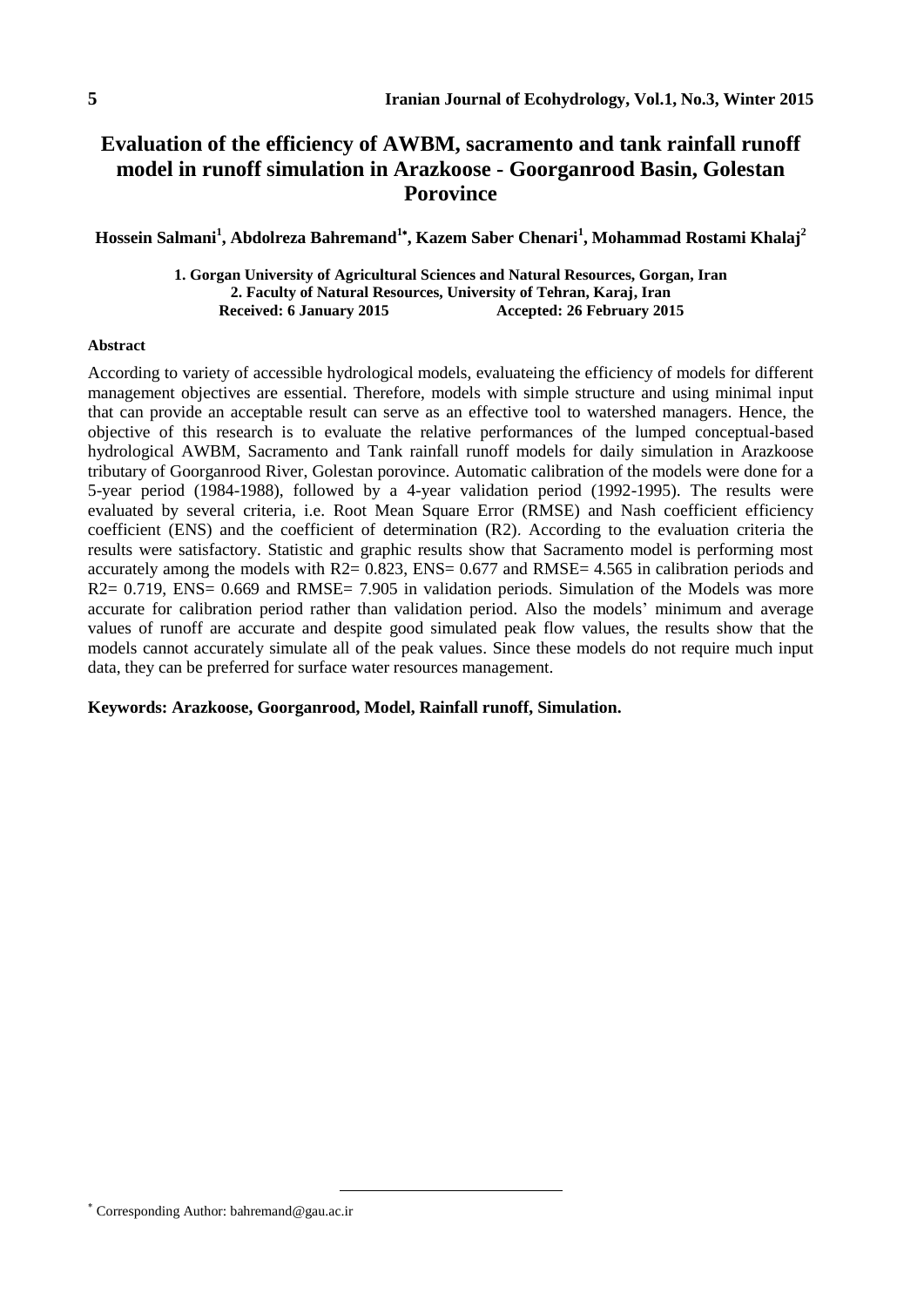# **Investigation of sodium chloride equilibrium adsorption isotherms in aqueous solution by Zeolite and Perlite**

## **Fatemeh Shokrian<sup>1</sup> , Karim Solaimani<sup>2</sup> , Ghorban Ali Nematzadeh<sup>3</sup> , Pourya Biparva<sup>4</sup>**

**1. Ph.D. Candidate of Watershed Management, Sari University of Agricultural and Natural Resources, Iran 2. Sari University of Agricultural and Natural Resources, Iran 3. Sari University of Genetic and Agricultural Biotechnology Research Institute (GABIT), Iran 4. Basic Sciences Group, Sari University of Agricultural and Natural Resources, Iran Received: 7 January 2015** 

#### **Abstract**

Deficiency of water resources is one of the major challenges at the global scale and also in Iran. The existence water resources of oceans and seas such as the Caspian Sea and Persian Gulf in the north and southern parts of Iran respectively, can be considered as the alternative to dominate the future problem. This study is processed absorption of NaCl based-on natural Zeolite and Perlite. In order to obtain of different sizes in five classes, the standard sieves used based on ASTM with determined D of 20, 40, 80, 120 and 200 for granulometric process. The salty water used with different concentration in the range of 25 to 10000 mg/l. To determine the rate of chloramine in samples nitrate of silver with 0.02 mol and potassium chromate used as indicator for detecting of chloramine titration in suspension. The effects of different parameters were examined such as concentration, adsorbent dosage and particles size. The extracted results had indicated that, with declination of the particles size, it can be expected to increase the percentage of sodium chloride removal. Similarly, due to increasing the adsorbent dosage, more absorption will increase in this process. The Freundlich and Langmuir models were used to obtain the isotherm equilibrium curve. The results showed that sodium chloride absorption had a better fitting (R2=97%) using Zeolite from Freundlich model and Perlite also with a meaningful of (R2=96%) in Langmouier model.

### **Keywords: Equilibrium isotherm, Freundlich, Langmouir and Caspian Sea, Mineral adsorbents.**